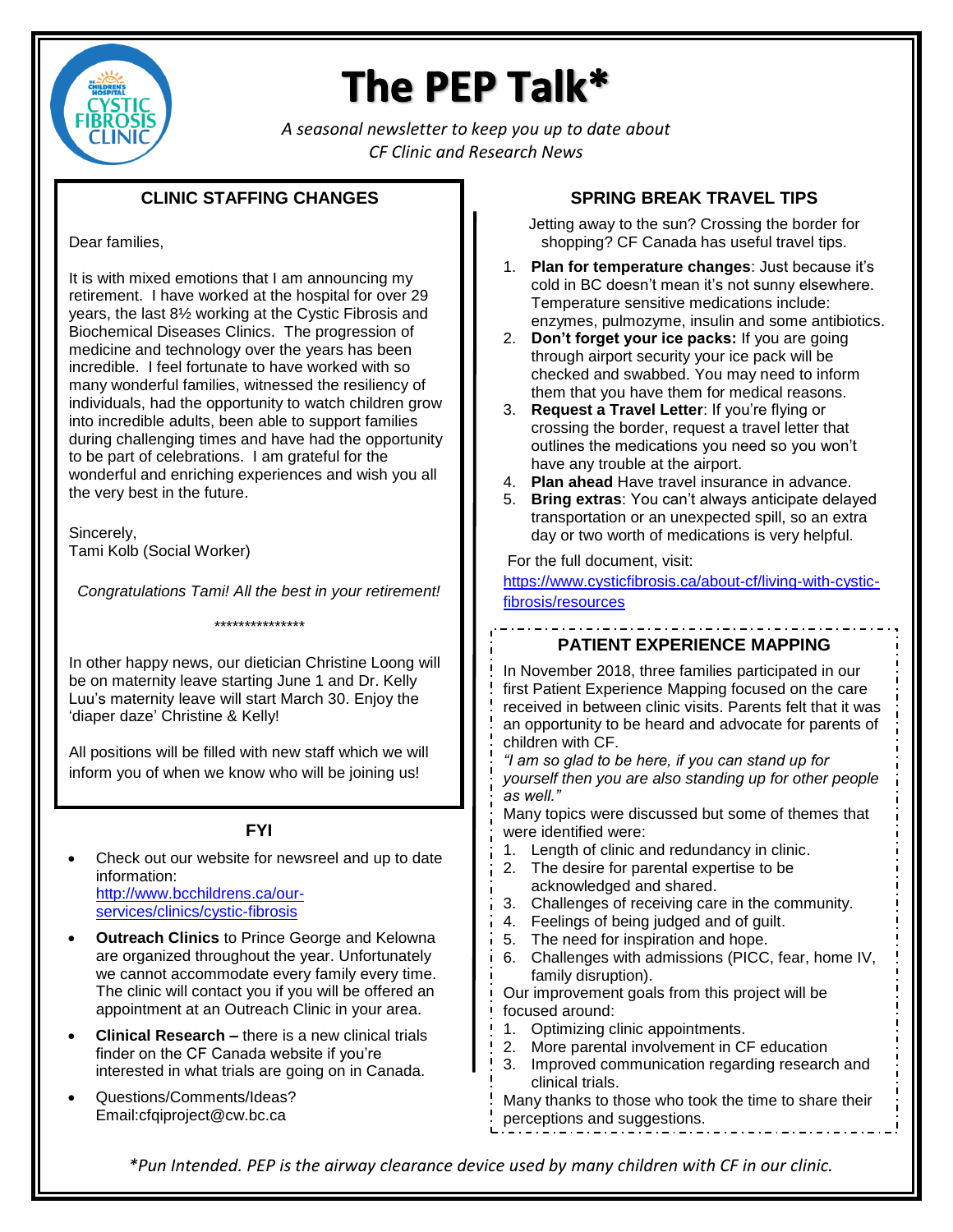# **Five Feet Apart: A Review**

*By Melissa Richmond (Physio)*

No spoilers here! I took some time to read the book *Five Feet Apart* which features CF (it will be released as a movie later in March) and I wanted to add some thoughts. First, I'm not telling you to run out and read it. If you aren't interested, I would say there are many other books out there to consume on your spring break holiday! But, if you're a teen reading it thinking it's going to tell you about your life or a parent wondering if this is what the teenage years will be, I need to let you in on a few issues. The book brings up some important conversations we need to have about CF care and perspectives on it. Please remember that this book is fiction and a dramatization.

- 1. **Confidentiality** We will keep your information private. If you start to talk about another family with CF, you might see us politely nod and smile neutrally but not offer any information. In the book, characters interact with staff and ask them about other patients' lives, infections and health status. Your health information is yours to know and yours to share whether you choose to keep it private or share on social media.
- 2. **B. Cepacia** This organism is one of the 'villains' in this book. While we recognize that B. Cepacia is an important organism to be aware of, we have a low infection rate in our clinic. B. Cepacia is an organism that was found to spread rapidly among groups of CF patients which led to strict infection control policy and hence the title of the book.
- 3. **The 6 Foot Rule** CF patients are told to stay 6 feet apart from other patients with CF as this is the distance organisms in a cough can travel. Despite this rule, the characters in the book hang out in each other's rooms with masks as long as they follow this rule. This is not acceptable in terms of infection control. A rule that was meant for corridors, elevators and passing each other in clinic has been dramatized to just mean a bubble of space wherever you go. Children with CF should not spend time in the same space as we know surfaces can harbour bacteria. Remember infection control is not keeping you from doing something fun, it is looking out for your best interest.



- 4. **Hospital Stays** Code Blues and CPR are not the reality of a pediatric CF hospital stay. When you are admitted to hospital it is often for 2 weeks of IV antibiotics to treat a lung infection and not the level of medical fragility described in this book.
- 5. **Lung Health** All the teenagers in the book have low lung function and are lung transplant candidates. In Canada the median lung function (FEV<sub>1</sub>) of 18 year olds is over 80%, according to the CF Canada registry.
- 6. **Physiotherapy & Clinical Trials** Remember all these are all presented in this book from an American perspective where practices can be slightly different than us!

If you have any questions or want to chat more about the book or movie (I plan to see it), let me know!